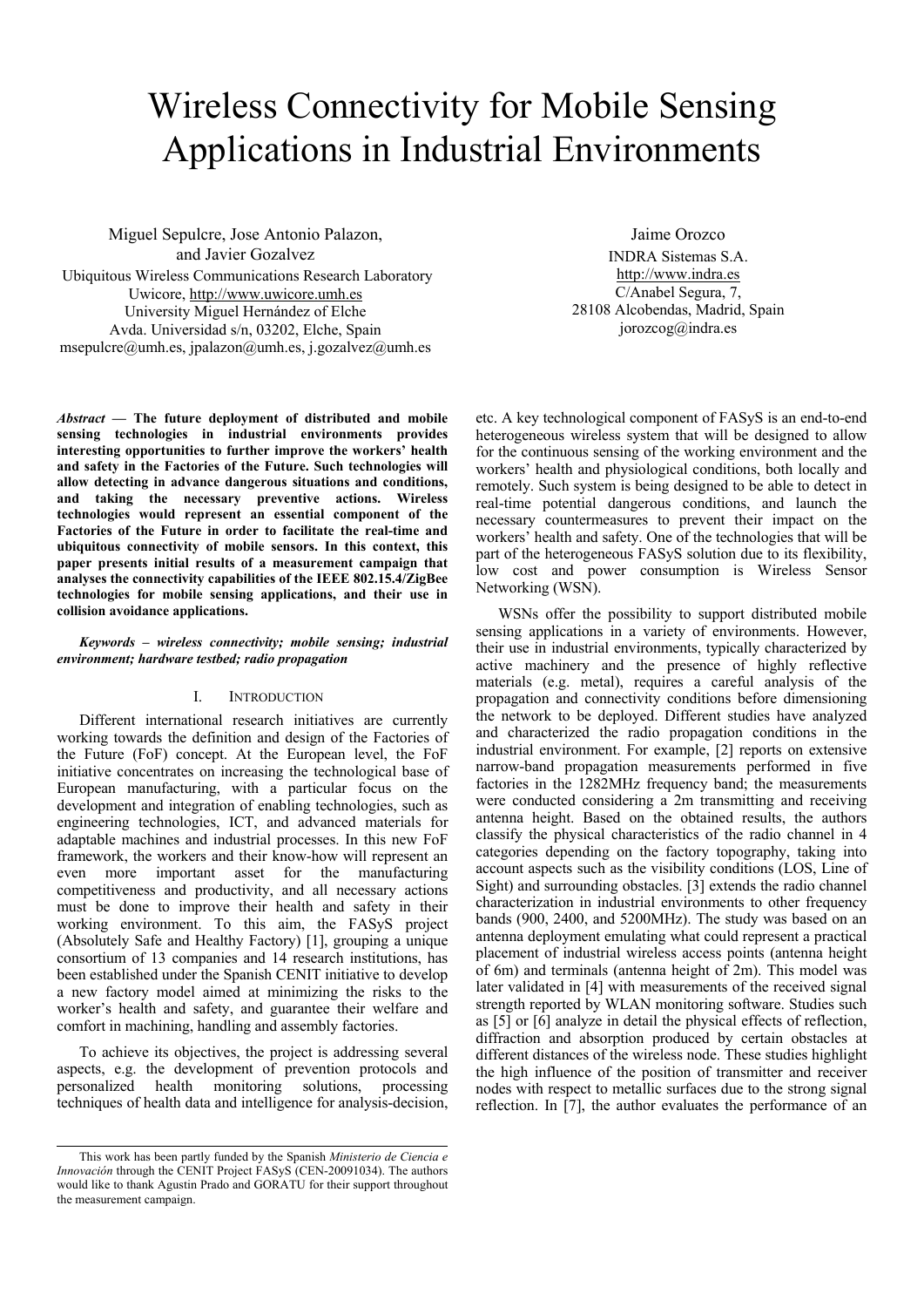IEEE 802.15.4/ZigBee WSN consisting of 20 – 30 stationary nodes. The obtained results show that reliability levels above 99.5% are possible if the nodes are properly placed. A related study including also estimates of the packet error rate and latency has been presented in [8] using IEEE 802.11 devices. The reported studies to date are generally conducted with static nodes and relatively high antenna heights. The potential and demand for mobile sensing applications in industrial environments, for example to improve health and safety, requires further studies considering mobility of nodes and low antenna heights to emulate sensors monitoring the workers' conditions. In this context, this paper presents the initial results of a measurement campaign conducted to evaluate the wireless connectivity of IEEE 802.15.4/ZigBee mobile sensing devices in industrial environments.

#### II. INDUSTRIAL TESTING ENVIRONMENT

The measurement campaign has been conducted in the main factory of GORATU, an important Spanish manufacturer of machine tools. Covering a surface area of more than 10.000m2 , the plant is characterized by a perimeter wall and a building height of around 11m (Figure 1). The interior of the plant mainly consists of wide corridors and large rooms typically separated by concrete walls of around 2m height. The corridors are machinery assembly areas, and tend to be occupied by large metal pieces. Each corridor and room has various large cranes that are able to lift and transport material of large weight (Figure 2). As illustrated in Figure 2, the plant is characterised by the presence of a large number of potential metallic obstacles that could affect the wireless connectivity.



point from which the image shown in Figure 2 was taken.

The measurement campaign results reported in this paper were obtained using two MEMSIC IRIS motes [9] (transmitter and receiver) working in the 2.4GHz frequency band. The motes can transmit at a maximum data rate of 250kbps, and a 3dBm RF power. In addition, they are characterised by a - 101dBm receive sensitivity. The IRIS motes implement the PHY and MAC layers defined in the IEEE 802.15.4 standard, and the Network and upper layers used are Zigbee compliant.

In the conducted experiments, the transmitter node is a moving MEMSIC IRIS mote powered by standard 2xAA batteries, and configured as a Zigbee router. This node runs an application that generates and transmits packets at a userdefined periodicity and payload, and emulates a node carried by a worker (e.g. using a belt) or any vehicle moving in the plant. The receiver node is a MEMSIC IRIS mote configured as a Zigbee network coordinator, and connected to a PC through a MIB520CA Mote Interface Board. The application running in this node logs all received packets by forwarding them to the PC via USB (using a virtual COM port). In the PC, the received packets are tagged with a timestamp and logged. Additional information such as the received signal strength indicator (RSSI), link quality indicator (LQI), packet type, packet length and packet ID, is also logged for each received packet. Coexistence aspects have not been dealt in this paper, and the tests avoided using channels occupied by other wireless systems such as IEEE 802.11/WiFi.



Figure 2. View of one of the corridors at GORATU's factory.

## III. WIRELESS CONNECTIVITY FOR MOBILE SENSING

A series of measurements of the wireless connectivity that a mobile sensor node could experience as a worker (or industrial vehicle) walks around a factory has been conducted. In the experiments, the receiver node was located at position *A* in Figure 3, with an antenna height of  $h_R$ =5m. This node emulates a stationary node strategically deployed at a location with good propagation conditions with the different areas of the plant. With this antenna height, obstacles like short walls and metallic pieces/machines on the floor are partially avoided, although the cranes at different heights can still reduce the visibility conditions between transmitter and receiver. During the experiments, the transmitter node, with an antenna height of  $h_T$ =1.2m, moved across different areas of the plant at pedestrian speed. This node was configured to periodically transmit a data packet every *T=*200ms with a payload of 50bytes excluding headers, emulating the data transmissions of a body sensor device. Figure 3 shows the path followed by the transmitter node, starting in point *A* (near the receiver node), then moving from point  $B$  to point  $G$  in alphabetical order.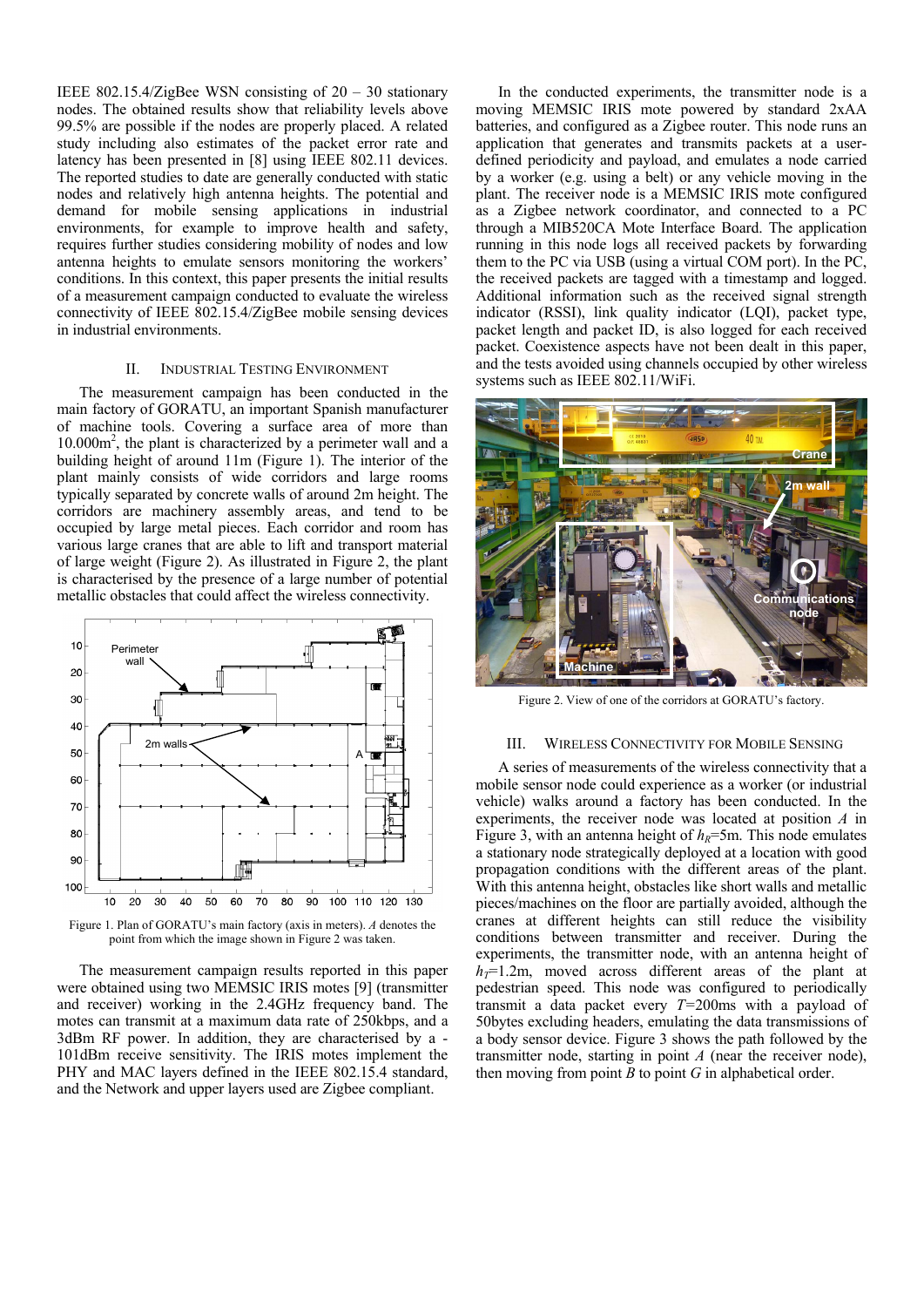

Figure 3. Movement of the transmitter node across GORATU's factory.



Figure 4. RSSI of the received packets as the mobile transmitter node moves across GORATU's factory. *Pt*=3dBm,  $h_T$ =1.2m,  $h_R$ =5m, *T*=200ms, *payload*=50Bytes.

Figure 4 shows the RSSI of all the received packets as a function of the elapsed time for one of the conducted experiments. To associate the measured values to the locations identified in Figure 3, these locations have been marked on top of Figure 4 (*A*, *B*, *C*, etc.). Along its path, the mobile node experiences different propagation conditions, ranging from LOS (Line of Sight) at short distances (points *A*, *C*, *E* and *G*) LOS with reduced obstructions (point *B*), and partial NLOS (Non Line of Sight) due to cranes, pillars, and machinery (points *D*, and *F*). The varying propagation conditions experienced in the different areas of the factory strongly influence the propagation loss and the resulting signal variability as shown in Figure 4. The signal loss and variability also impacts the measured mobile connectivity as reported in Figure 5. Figure 5 plots the Packet Error Rate (PER) measured in the last  $T<sub>P</sub>=5s$  at the mobiles nodes, and the accumulated PER experienced along the path. The accumulated PER was below 1% during all the experiment. The instantaneous PER increased to levels close to 8%, but only at sporadic points. A higher value of  $T_P$  would provide higher PER resolution, but the use of a lower  $T_P$  reduces the time/area over which the

instantaneous PER is computed, and therefore better reflects the potentially different PER levels at the different areas of the factory. The obtained results demonstrate that good connectivity levels can be guaranteed for mobile sensing nodes in the considered operating conditions. Such levels could be further improved, for example with a finer optimization of the position of the receiver node, the use of RF power amplifiers, or the establishment of a mesh network with multiple nodes that can forward messages through multi-hop communications.



Figure 5. Packet Error Rate experienced as the mobile transmitter node moves across GORATU's factory.  $Pt=3dBm$ ,  $h_T=1.2m$ ,  $h_R=5m$ ,  $T=200ms$ , *payload*=50Bytes

#### IV. COLLISION AVOIDANCE USE CASE

The industrial partners of the FASyS consortium have identified 54 use cases or applications that represent typical problems and dangerous situations currently experienced in factories, and that could be addressed with FASyS technological solutions. The use cases identified include, among others, intelligent alarm activation, differential diagnosis, primary intervention protocols, and ergonomic monitoring. Some of the identified use cases and applications can strongly benefit from the use of FASyS's heterogeneous wireless platform. One of these use cases is aimed at preventing collisions between workers and fork-lift trucks, or between any types of vehicle within a factory. To this aim, FASyS is investigating the possibility to equip workers and vehicles with wireless devices (in this case, WSN motes) so that they can establish a communications link, and exchange information about their position and speed. With this information, they could be able to detect in advance, and avoid, potential dangerous situations. Although the final implementation of this use case would require solving additional technical problems that are currently being investigated in FASyS, such as the design of an HMI (Human Machine Interface) and the availability of precise indoor positioning solutions, the first step would be to analyse whether robust and reliable wireless communication links can be established between any two nodes with a risk of collision, even under challenging propagation conditions. To this aim, experiments emulating the use case have also been conducted at GORATU. In the conducted experiments, two mobile nodes emulate an intersection collision at the location illustrated in